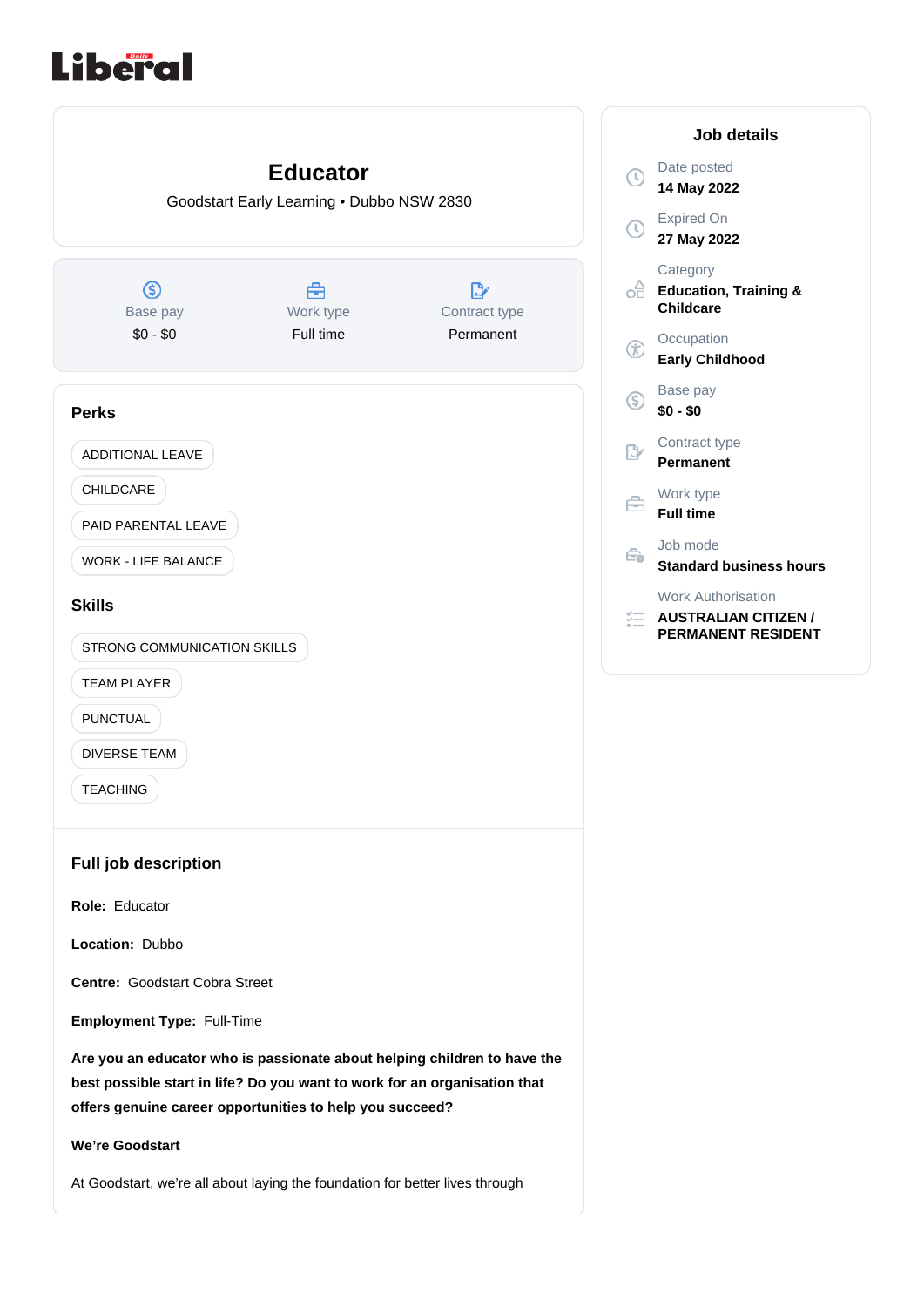amazing early learning experiences, and we know that we can't do that without great people!

From our centre directors to centre teams, we work together to make a real difference for children in those crucial early years.

Safety, health and wellbeing are more than just words to us, they are a personal commitment and a promise we make to our children, our families and each other every day.

We're Goodstart – a not-for-profit with a vision for Australia's children to have the best possible start in life.

#### **About Our Centre**

Goodstart Early Learning Dubbo Cobra Street is a family orientated centre that encourages siblings to play together between 6.30am and 9am and then again between 4.30pm and 6.30pm.

**Working inclusively ensures children belong. When children belong, they thrive.**

- Key Educator Approach
- Community Engagements
- Friendly long standing team of educators
- High Occupancy Centre with a Diverse Team
- 75 place centre, from Nursery to Preschool
- Located in centre of Dubbo, close to schools, local shops and community facilities.
- All of our rooms are set up in line with an Early Years Learning Framework, with sensory and play based learning opportunities.
- Beautiful outdoor play area with a balance of natural and manmade elements

Parent Testimonial Emma 2018 "The staff at Cobra Street are to be highly commended in the amazing job they do everyday. We are always greeted with a smile and hello every morning. Our daughter feels so comfortable with her teachers that I have no concerns when leaving her"

#### **Your Impact**

As an Educator at Goodstart Dubbo Cobra Street, you will be a team player, collaborating with the Senior Educators and Educational Leader within your centre to observe, inform and continuously improve our educational programs on offer to children. You put safety first with everything that you do and ensure all learning experiences are inclusive and response to the needs of all children.

## **You'll help achieve this by**

• Holding a Certificate 3 or Diploma in Early Childhood (ACECQA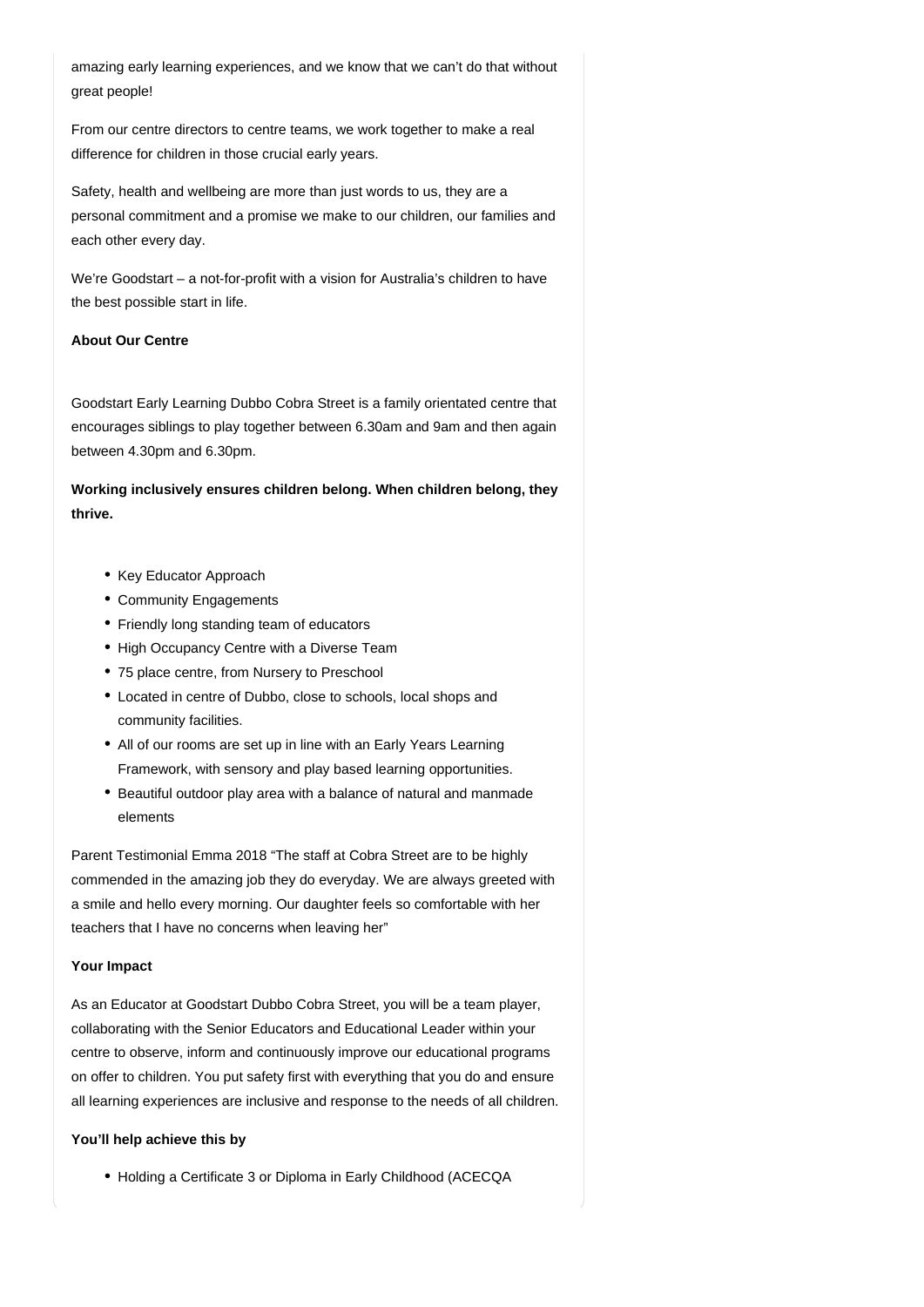recognised qualification)

- Displaying a Strong knowledge of the Early Years Learning Framework and National Quality Standards
- Demonstrating exceptional knowledge of safety and wellbeing
- Being a passionate Educator who is driven by a desire to provide quality learning experiences
- Willingness to learn and be a part of the team
- Maintaining strong communication skills, being reliable and punctual
- Having experience and knowledge in Inclusion Support
- Bring a Team player

## **Why choose Goodstart?**

There are so many reasons to join the Goodstart family. Let's start with the benefits!

- Better pay you'll get at least 3% above the award rate, increasing to 5% by 2024
- Paid professional development we offer a range of opportunities to grow your skills and your career
- Wellbeing focus you'll get two extra days off per year. And our dedicated wellbeing program will ensure you get the support you need, when you need it most
- Additional leave you'll have the option to purchase extra leave for even greater work life balance
- 4 weeks paid parental leave increasing to 6 weeks from December 2023
- Retail and childcare discounts you'll save money on insurance, travel and technology, and get 50% discount off your childcare gap fees

## **You'll also love:**

- Centre support dedicated support and guidance on a range of topics, such as safety, teaching and inclusion, delivered face to face or virtually by our centre support team
- Security and stability with over 670 centres across Australia, you'll have the support of a large network and the stability of a respected organisation

If you have strong knowledge of the Early Years Learning Framework and National Quality Standards, plus hold a Certificate III or Diploma in Early Childhood (ACECQA approved equivalent), then we want to meet you!

## **How to apply**

Click 'Apply Now' and submit your application. We review applications as they are submitted. **We encourage you to submit your application as soon as possible for your best chance to progress to the next stage of the process.**

**Supporting our people and protecting our children**